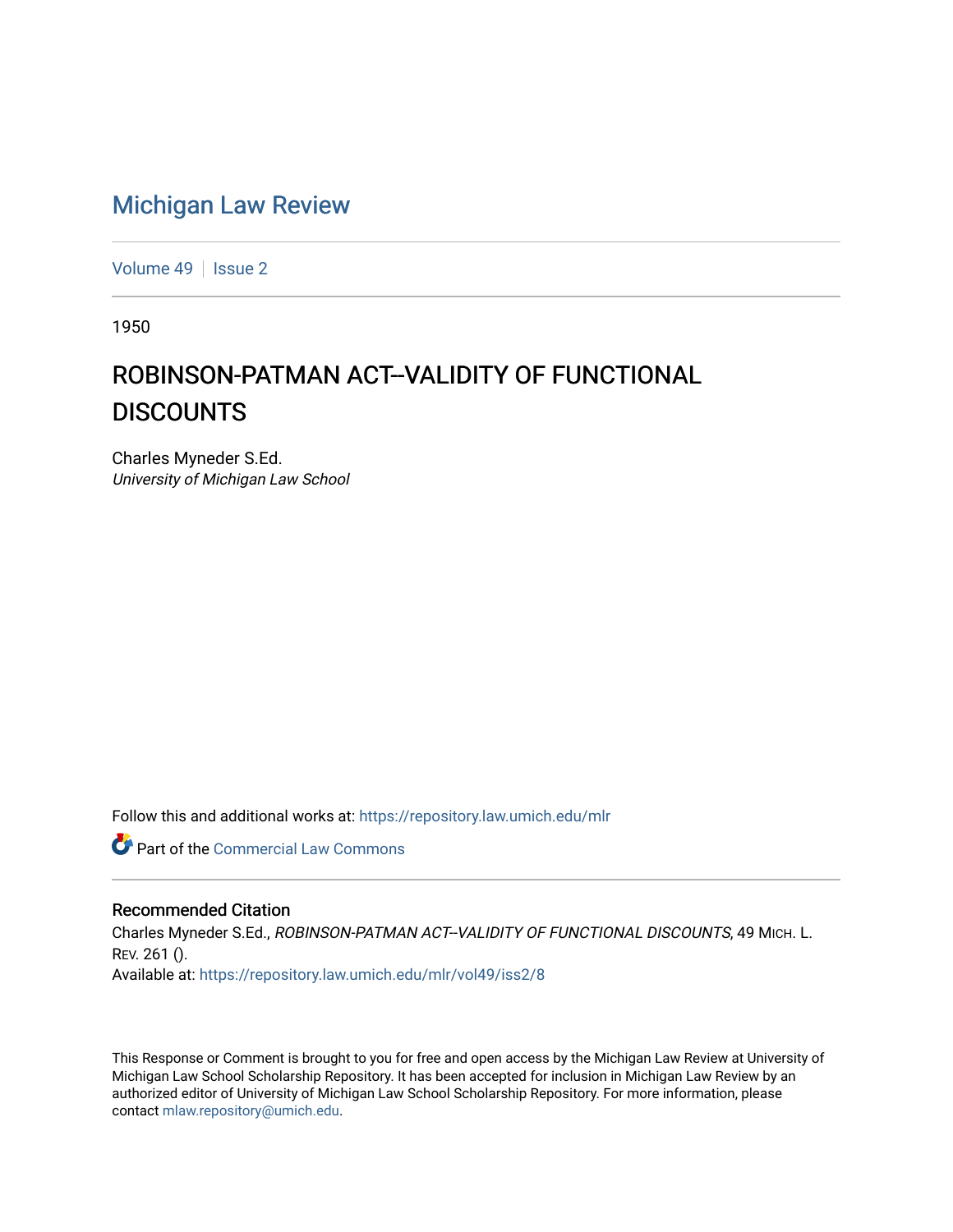ROBINSON-PATMAN ACT-VALIDITY OF FUNCTIONAL DISCOUNTS-In the traditional marketing system, as it existed around the turn of the century, discounts to the trade were of the essence. As a matter of custom, manufacturers and producers, in projecting their goods into the market, granted preferential prices to certain classes of buyers. The quotation to any particular buyer depended on the position he occupied in the marketing pyramid. Dealers who bought from the manufacturer for the purpose of resale to retailers were classified as wholesalers, or jobbers. In conformity with the "trade status" thus established, they were granted the wholesaler's discoant. A manufacturer's customer who sold directly to the consuming public received the somewhat lower retailer's discount.1

Against the background of the simple marketing structure of an earlier day, the functional discount created no problems of price discrimination. In the evolution of recent years, however, the marketing

<sup>1</sup> For economic background of the functional discount, see ZORN AND FELDMAN, Busi-NESS UNDER THE NEW PRICE LAWS 3 (1937).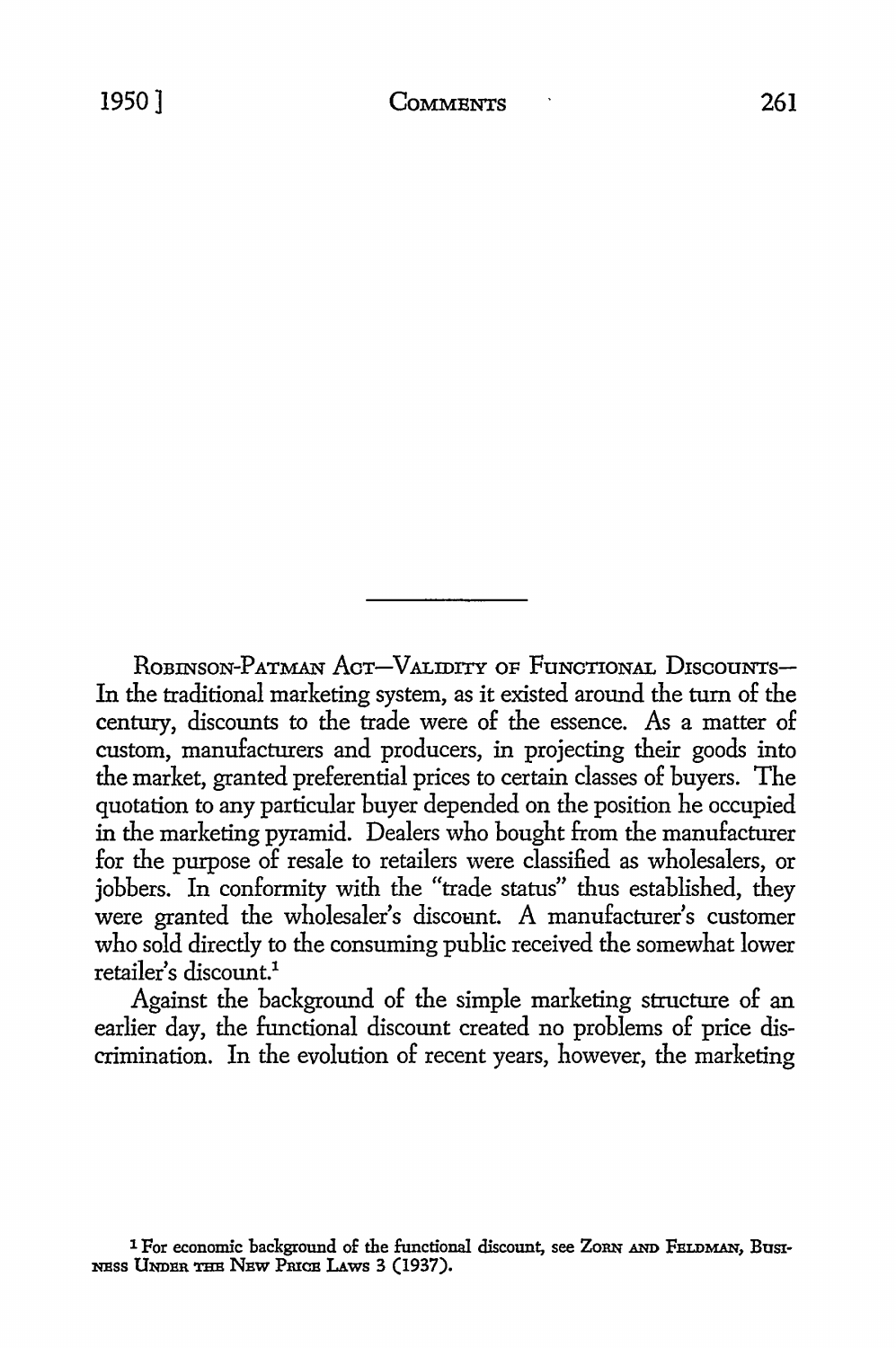pattern has experienced widespread change. As part of the broader picture of the breakdown of traditional channels of distribution, many dealers have assumed functions of a mixed character.<sup>2</sup> Frequently, a single dealer will sell to other distributors and to the consumer as well. Furthermore, in the operation of his business he may perform a number of distributive services which, according to classical notions, make it extremely difficult to decide whether he should be treated as a wholesaler or a retailer.<sup>3</sup> As a consequence, the categories of classification increased, and some manufacturers began quoting almost as many prices as they had customers. The fierce competition of the depression years fostered an awareness that many subtle discriminations could pass under the guise of a functional discount.<sup>4</sup>

The Robinson-Patman Act<sup>5</sup> was an effort by Congress to rid the business community of unfair pricing practices. Since the act did not expressly refer to functional discounts, $\delta$  the continuing legality of their usage was an open question. It is the purpose of this comment to measure the extent to which the trade discount has been affected by the act as interpreted by the Federal Trade Commission and the courts.

## A. *Theory of the Functional Discount*

Functional discounts are not considered to be rewards for quantity purchase.7 A retailer is not given the same discount accorded to a wholesaler even though the retailer buys from the manufacturer in quantities fully as large as does the wholesaler. The discount to the wholesaler is founded on a recognition that dealers of his class, in relieving the manufacturer of burdens in the distribution of goods, become entitled to special consideration.<sup>8</sup> Originally, the quantum of discount was closely related to the manufacturer's savings. In time,

2Jd. at 167.

<sup>3</sup>McAllister, "Price Control by Law in the United States: A Survey,'' 4 LAw AND CoNTEM. PROB. 273 at 292 (1937).

4 McNair, "Marketing Functions and Costs and the Robinson-Patman Act," 4 LAw AND CONTEM. PROB. 334 at 348 (1937); ZORN AND FELDMAN, BUSINESS UNDER THE NEW PRICE LAWS 26 (1937).

<sup>5</sup>49 Stat. L. 1526 (1936), 15 U.S. C. (1946) §13.

6 A clause deleted from the act before passage had provided: "That nothing herein contained shall prevent or require differentials as between purchasers depending solely upon contained shall prevent or require differentials as between purchasers depending solely upon<br>whether they purchase for resale to wholesalers, to retailers, or to consumers. . . ." H. R.<br>Rep. No. 2287, p. 1, 74th Cong., 2d taken as persuasive evidence of a Congressional intent to outlaw the functional discount.

7 McNair, "Marketing Functions and Costs and the Robinson-Patman Act,'' 4 LAw AND CoNTEM. PROB. 334 at 346 (1937).

s ZoRN AND FELDMAN, Busnrass UNDER THE NBw PruCB LAws 167 (1937).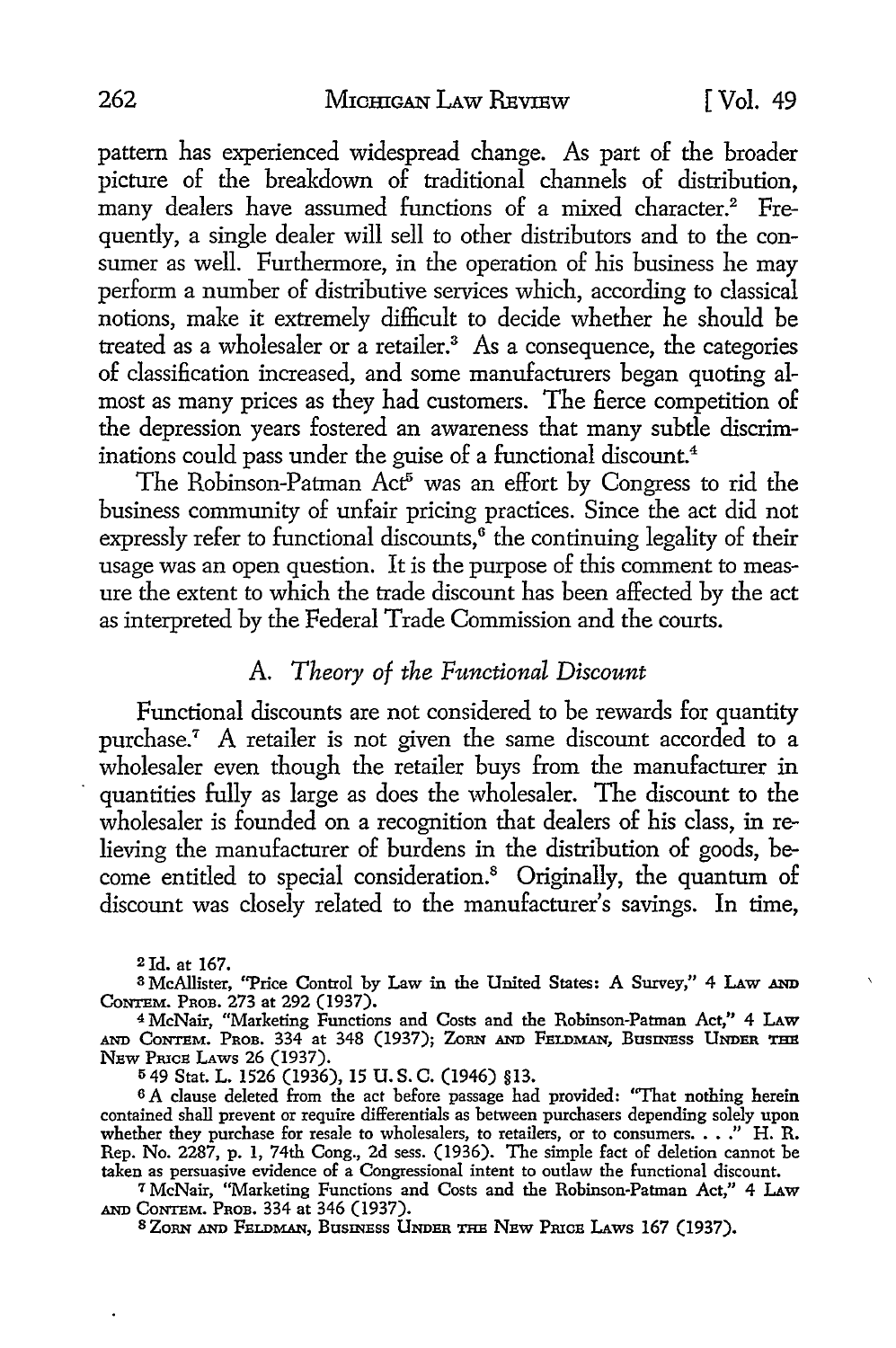#### 1950] **CoMMENTS** 263

however, the costs of the wholesaler became the determinant.<sup>9</sup> A manufacturer was willing to do business on that basis because he felt a genuine need for the wholesaler's services.

This comment will examine the status of those functional or trade discounts which cannot be justified by cost savings to the seller, either because he has never computed his savings<sup>10</sup> and, therefore, is not prepared to offer substantiating data, or because the discount, if computed, is not commensurate with cost savings.

#### B. *Provisions of the Robinson-Patman Act*

The Robinson-Patman Act of 1936 was passed to amend section 2 of the Clayton Act.11 Section I provides, in part, as follows:

"That it shall be unlawful for any person engaged in commerce ... to discriminate in price between purchasers of commodities of like grade and quality  $\dots$  where the effect of such discrimination may be substantially to lessen competition or tend to create a monopoly in any line of commerce, or to injure, destroy, or prevent competition with any person who either grants or knowingly receives the benefit of such discrimination, or with customers of either of them: *Provided,* that nothing herein contained shall prevent differentials which make only due allowance for differences in the cost of manufacture, sale, or delivery resulting from the differing methods or quantities in which such commodities are to such purchasers sold or delivered."

The act posed questions of fundamental importance to the functional discount.12 Unlike the Clayton Act, the new law applied to every transaction in interstate commerce, for no longer was it essential to show that a practice might "substantially lessen competition or tend to create a monopoly";<sup>13</sup> it was enough that a single sale might prevent competition in some measure. Thus, the scope of regulation was expanded to include the activities of small business units as well as large. In addition, by referring to customers of either party to the transaction, Congress clearly manifested a purpose to search for and prevent ad-

13 Clayton Act, 38 Stat. L. 730 (1914), 15 U.S. C. (1946) §2.

<sup>9</sup> McNair, "Marketing Functions and Costs and the Robinson-Patman Act," 4 LAw AND CoNTEM. Pnon. 334 at 347 (1937).

<sup>&</sup>lt;sup>10</sup> Id. at 347-8, for factors which tend to deter the businessman from computing his cost savings.

<sup>&</sup>lt;sup>11</sup> 38 Stat. L. 730 (1914), 15 U. S. C. (1946) § 12.<br><sup>12</sup> See Thorp & George, "Check List of Possible Effects of the Robinson-Patman Act," 44 DON & BRADSTREET 2 at 17 (1936) for an excellent early analysis of the potential effect of the act on functional discounts.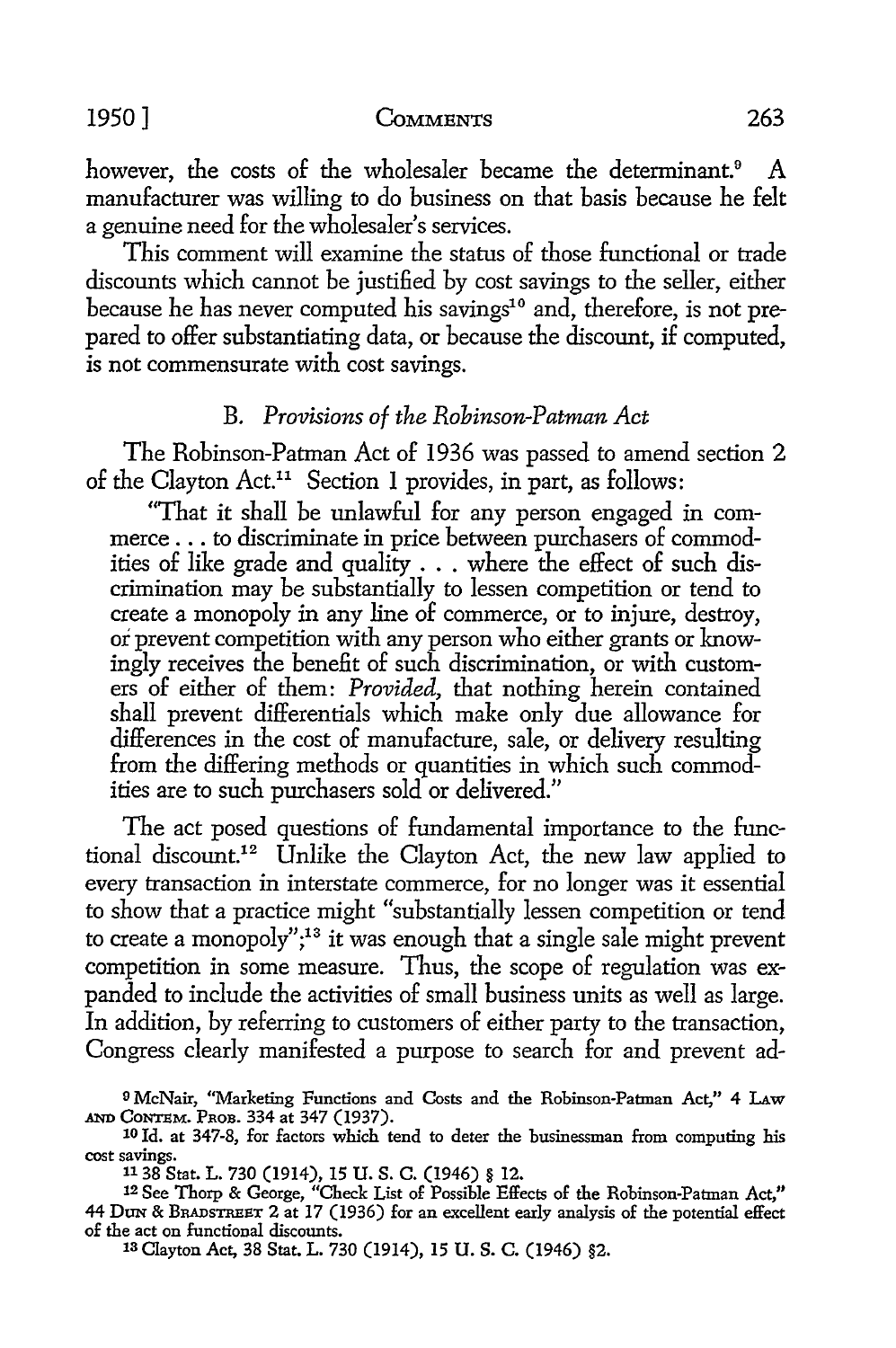verse effects on three levels of distribution. Inasmuch as the impact of the functional discount was usually felt on levels below that of the seller, this provision of the act was highly significant.

On the other hand, the old section 2 of the Clayton Act had not disturbed the granting of functional discounts;<sup>14</sup> therefore, argument could quite properly be made that Congress, by not expressly outlawing the practice, had adopted a policy of non-interference. There was doubt whether the courts would proscribe a firmly established marketing custom unless the mandate from the legislature was clear and unequivocal.

# C. *Applipation of the Robinson-Patman Act*

# I. *The Early Cases*

The few early proceedings before the Federal Trade Commission involving trade discounts were reported mainly in terms of the results, leaving to conjecture the specific grounds on which the decisions were based. Nevertheless, certain conclusions as to commission policy can be drawn from a survey of the cases.

In considering *Matter of Hansen Inoculator* Co.,<sup>15</sup> the commission condemned a practice where "salesmen sell at varying 'prices which are not related to savings in cost of production, sale, or delivery *or functions* performed by the buyer in the resale of goods."16 Because the Robinson-Patman Act allows a differential which makes "due allowance for differences in the cost of manufacture, sale, or delivery," there was reason to believe that the commission had here indicated a willingness to add *function* as another legitimate basis for price differentials, although not expressly recognized in the statute.<sup>17</sup> But the language of the commission could also be construed as limiting all discounts to demonstrable cost savings.

14 The cease and desist order directed to the Mennen Co., 4 F. T. C. 258 (1922), exemplified the Federal Trade Commission's contention that the functional discount conflicted with the Clayton Act. The order was set aside, however, in Mennen Co. v. Federal Trade Commission, (2d Cir. 1923) 288 F. 774, cert. den. 262 U.S. 759, 43 S.Ct. 705 (1923), the court interpreting the Clayton Act as requiring a showing of injury on the seller's level. This interpretation, as a practical matter precluding a close scrutiny of the functional discount, was overruled in George Van Camp & Sons Co. v. American Can Co., 278 U.S. 245, 49 S.Ct. 112 (1929), a case not involving the functional discount. Notwithstanding the implications of the Van Camp decision, discounts to the trade continued un- challenged.

15 26 F.T.C. 303 (1938).

16 Id. at 309 (Emphasis added).

<sup>17</sup> In effect, this would be a reading into the act of the deleted portion quoted supra note 6.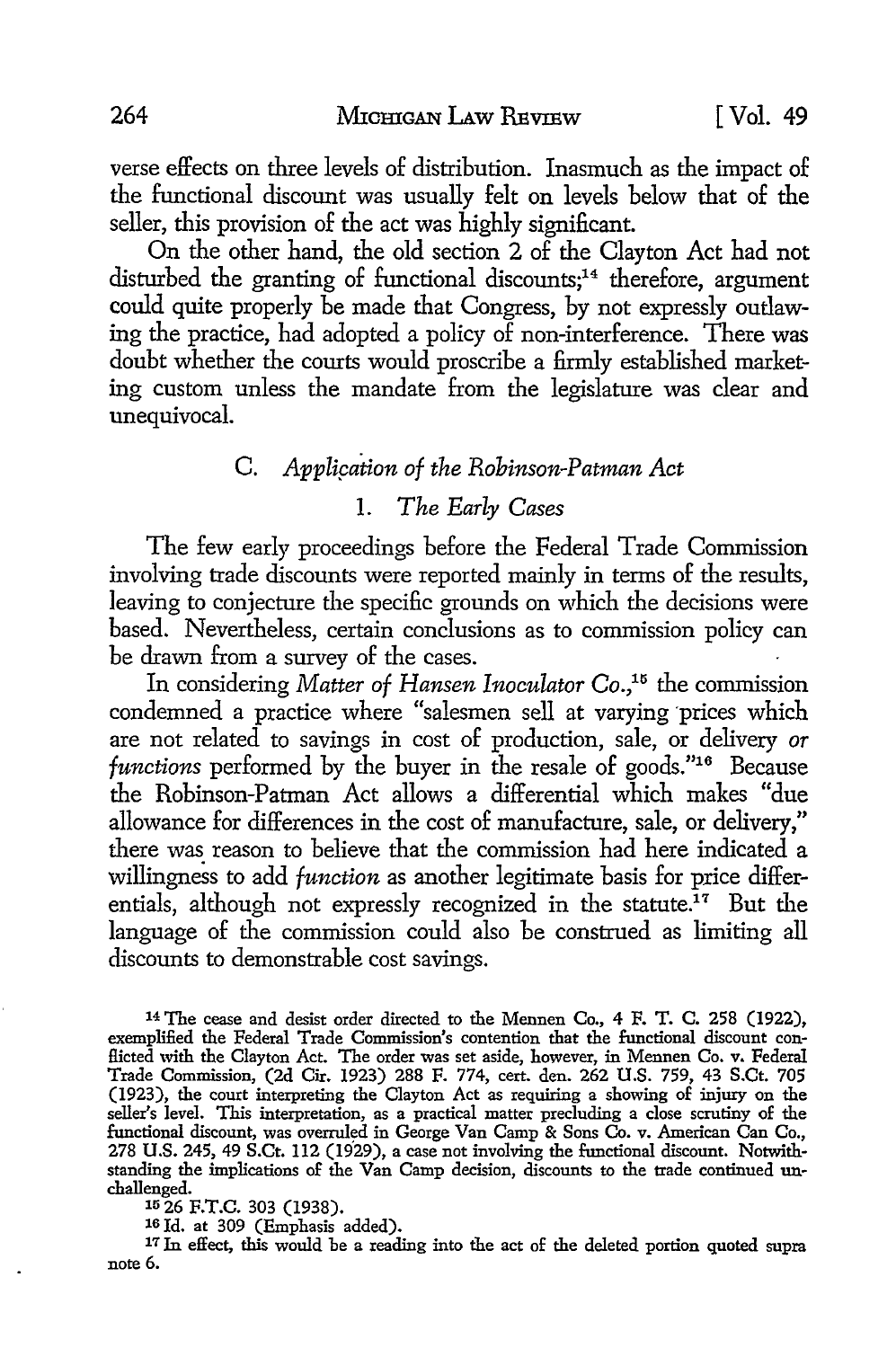The cease and desist order entered against the *Urbana Laboratories18* threw considerable light on the ambiguity in the *Hansen* case. The respondent had sold goods of like grade and quality at various prices depending on his classification of customers. It appeared that certain dealers enjoying the wholesale discount were reselling at retail in competition with retailers supplied directly by the respondent at a higher price. The commission stated: ''Where, in fact, jobbing services are rendered ... nothing herein contained shall preclude jobber prices on that portion which is jobbed."19 Here the commission had conceded the legality of a price differential based solely on function. Apparently, a cost accounting justification was not required. Protection to competition would follow if customers were carefully classified on the basis of their further disposition of the goods.<sup>20</sup>

Was the Robinson-Patman *Act* designed to affect the functional discount only to the extent of eliminating the abuses brought about by careless classification? The answer from the Federal Trade Commission seemed *to* be in the affirmative. The commission was fully aware that to require a cost justification would virtually spell the elimination of trade discounts because of the difficulty from an accounting standpoint of computing the savings, and because any saving that could be demonstrated would not be a true index of the wholesaler's usefulness.

The *Sherwin-Williams* case<sup>21</sup> in 1943 lent support to the proposition that functional discounts were lawful without an examination of cost savings. Sherwin-Williams dealers frequently sold both to consumers and *to* other dealers. To determine the portion of goods on which the wholesale price was to be allowed, the company required monthly reports from its dealers showing total sales made by the dealers *to* other distributors. The commission did not disapprove this system.

However, subsidiaries of Sherwin-Williams \Vere content *to* accept from their dealers a percentage estimate of the amount of their total sales which had been made to other distributors. Discounts were awarded on the basis of these representations. The commission showed

<sup>18</sup> In the Matter of Albert L. Whiting and Lucille D. Whiting, Trading as the Ur-

<sup>&</sup>lt;sup>19</sup> Id. at 317.<br><sup>20</sup> The use to which the buyer puts the goods was the test of function adopted in Bird & Son, Inc., Bird Floor Covering Sales Corporation, Montgomery Ward & Company, Inc., 25 F.T.C. 548 (1937). Congressman Patman favored a test predicated on the services<br>performed by the buyer. Ратман, тни Rовичзон-Ратман Аст 165 (1938).

<sup>21</sup> The Sherwin-Williams Co., The Lowe Brothers Co., and John Lucas & Co., Inc., 36 F.T.C. 25 (1943).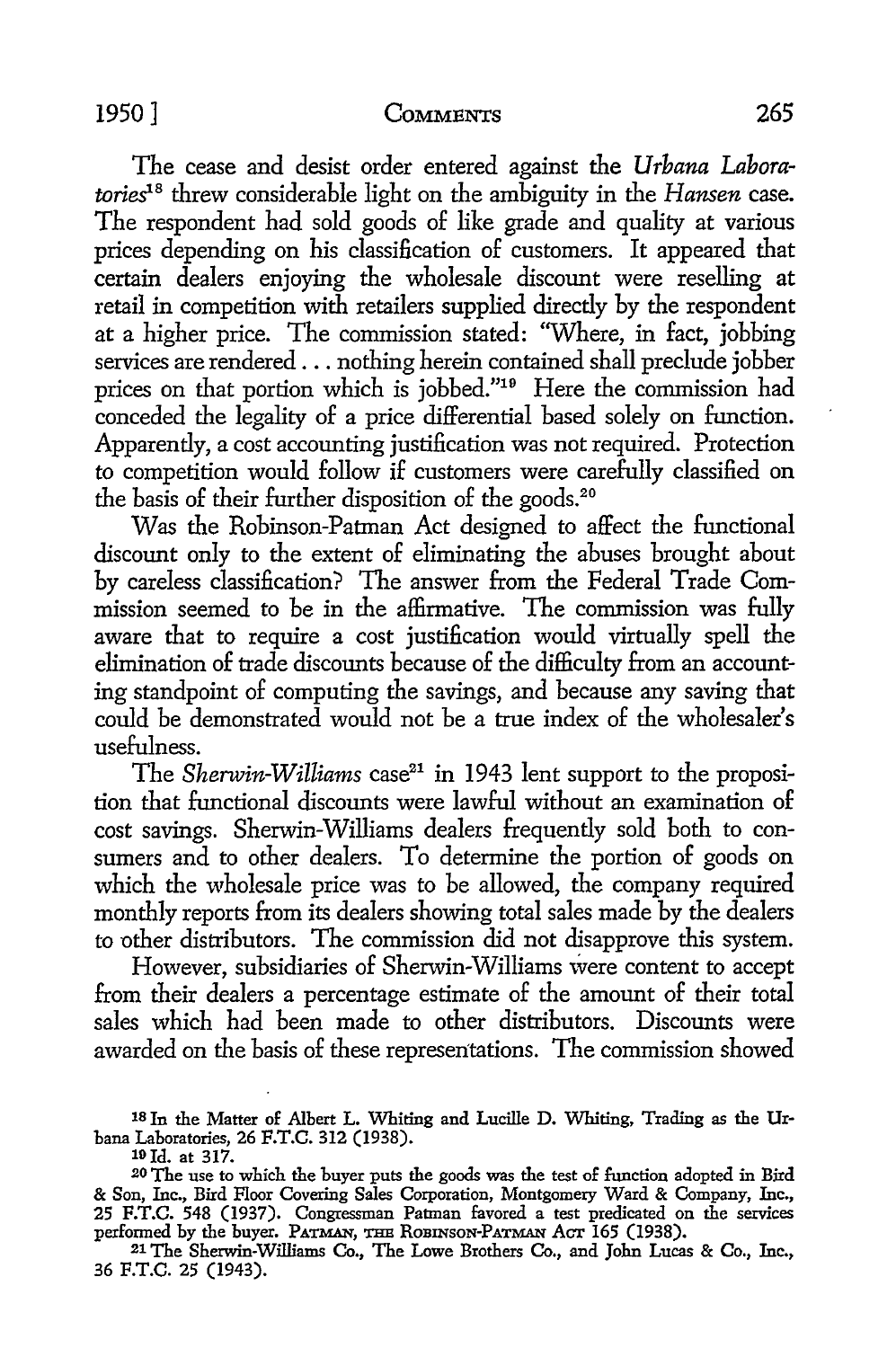that the wholesale discount had been given on large quantities of goods which were sold directly at retail by the dealers. The loose system of awarding functional discounts, as used by the subsidiaries, was struck down by the commission.

The lesson taught by the *Sherwin-Williams* case was that a wholesaler's functional discount will not be disturbed if awarded according to a system reasonably calculated to insure that a dealer will not receive the wholesaler's discount on goods he sells at retail. The commission did not indicate any desire to probe into the value of the wholesale service.

### 2. *The Standard Oil Case*

The recent case of *Standard Oil Co. v. Federal Trade Commission*<sup>22</sup> reveals that the earlier cases had not fully rounded out the law of functional discounts and price discrimination.

Standard Oil Company sold gasoline directly to service station dealers at a "tank wagon" price. It also sold large quantities of gasoline in the same area at a lower "tank car" price to customers whom it classified as jobbers. To qualify for the jobber price, a dealer was required to own and operate his own bulk plant, maintain a certain high volume of business, have proper financial standing, and be equipped to handle tank car deliveries. Citrin was one of three jobbers who sold both to retailers and to the public. In its sales to retailers, Citrin granted a price lower than the tank wagon price which Standard charged retailers to whom it sold directly. In effect, Citrin was passing on to its retailers part of the jobber discount. A fourth jobber sold exclusively at retail through its own service stations. Because of the price differential, which Standard was not able to justify on the basis of cost savings,<sup>23</sup> the jobbers and those dealers supplied by Citrin were able to sell at retail at lower prices than the retailers who bought directly from Standard.

It was not surprising, in view of the earlier cases, that Standard was ordered to revamp its pricing system so that wholesaler discounts would be given only on gasoline resold to retail dealers. But the order

 $\ddot{\phantom{0}}$ 

<sup>22 (7</sup>th Cir. 1949) 173 F. (2d) 210 affirming Matter of Standard Oil Co., 41 F.T.C. 263 (1945) and 43 F.T.C. 56 (1946). At the time of this writing, the case is before the Supreme Court on appeal, the major issue being whether §2(b) of the Robinson-Patman amendment provides a seller with a substantive defense when his lower price to a purchaser is made in good faith to meet the equally low price of a competitor.

<sup>&</sup>lt;sup>23</sup> It is difficult to believe that Standard realized no cost savings by dealing with the jobbers, but the company was not able to adduce accounting data to establish satisfactorily any cost justification.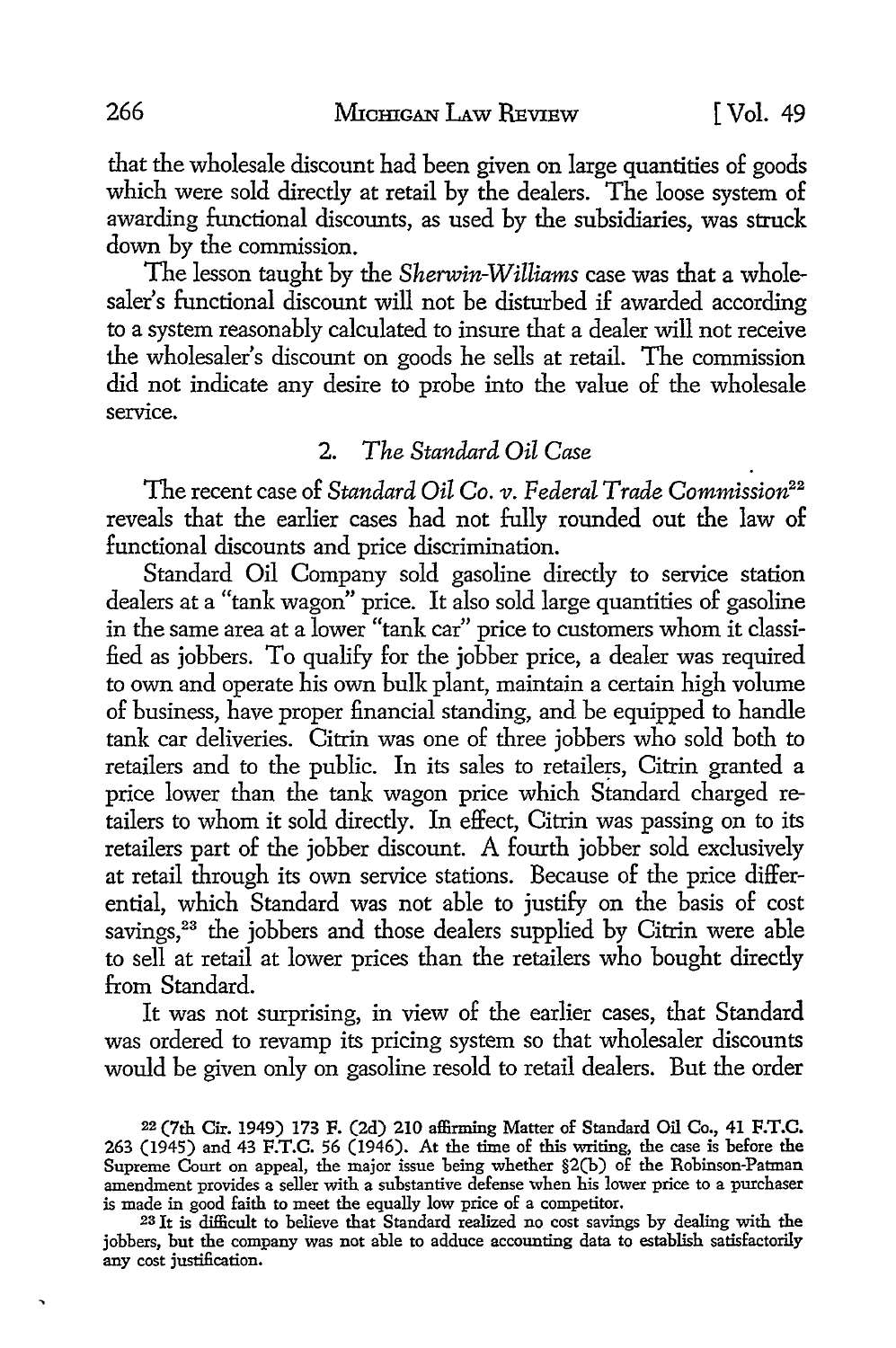#### **1950] CoMMENTS** 267

of the commission, as modified by the court of appeals, went further. Standard was forbidden to grant discounts to bona fide wholesalers where there was reason to believe that part of the discount would be passed on to retailers. 24

The earlier cases had assumed that competition would be protected if the wholesale discount was scrupulously restricted to goods which were later sold to retailers. The *Standard Oil* case delved into the fundamentals; injury to competition was an overriding test. If injury was likely to continue despite future careful classification, then the commission would insist that functional discounts be limited to those wholesalers who were willing to sell the goods to retail dealers at the same price which the producer charged its own retailer customers.<sup>25</sup>

The *Standard Oil* case can hardly be taken as a departure from previous commission interpretations of the Robinson-Patman Act with respect to the functional discount. The earlier cases applied the test of proper classification only as a means to the ultimate end-prevention of injury to competition.26 The cases did not hold that proper classification of itself would insure the legality of a functional discount.

The unprecedented order restraining Standard from selling at discount to wholesalers who might be expected to pass on the discount to retailers is an effort to- achieve the purpose of the Robinson-Patman Act in an area where the economics of competition would seem to require a strict regulation of the producer's pricing policy. The volume of gasoline consumption in a given area is static, since it is governed

24 By paragraph 6 of the order, as modified by the court, Standard was ordered to cease and desist from discriminating in price: ''By selling such gasoline to any jobber or wholesaler at a price lower than the price which respondent charges its retailer-customers who in fact compete in the sale and distribution of such gasoline with the retailer-customers of such jobbers or wholesalers, where such jobber or wholesaler, to the knowledge of the respondent or under such circumstances as are reasonably calculated to impute knowledge to the respondent, resells such gasoline or intends to resell the same to any of its said retailer-customers at less than respondent's posted tank-wagon price.  $\ldots$ ." Page 217 of the report.

Consider in this connection Congressman Patman's opinion in answer to a hypothetical case similar to the Standard Oil case: "A manufacturer may establish functional discounts without direct reference to costs, but there is attached to that freedom the moral and legal responsibility to see that competition is preserved at the retail point of sale." PATMAN, THE ROBINSON-PATMAN ACT 169 (1938).

25 The court was satisfied that Standard would be able to comply with this aspect of the order through exercise of its right to choose its customers. Page 217 of the report. Standard is now urging that the order requires it to establish price maintenance programs of questionable legality. Standard Oil Co. Petition for Writ of Certiorari, p. 10.

26 The proper classification test rests on the theory that a difference in the prices quoted to wholesaler and retailer, though cognizable under the Robinson-Patman Act, is not prohibited thereunder because no deleterious effect on competition can result, since the wholesaler and retailer do not compete for the same customers.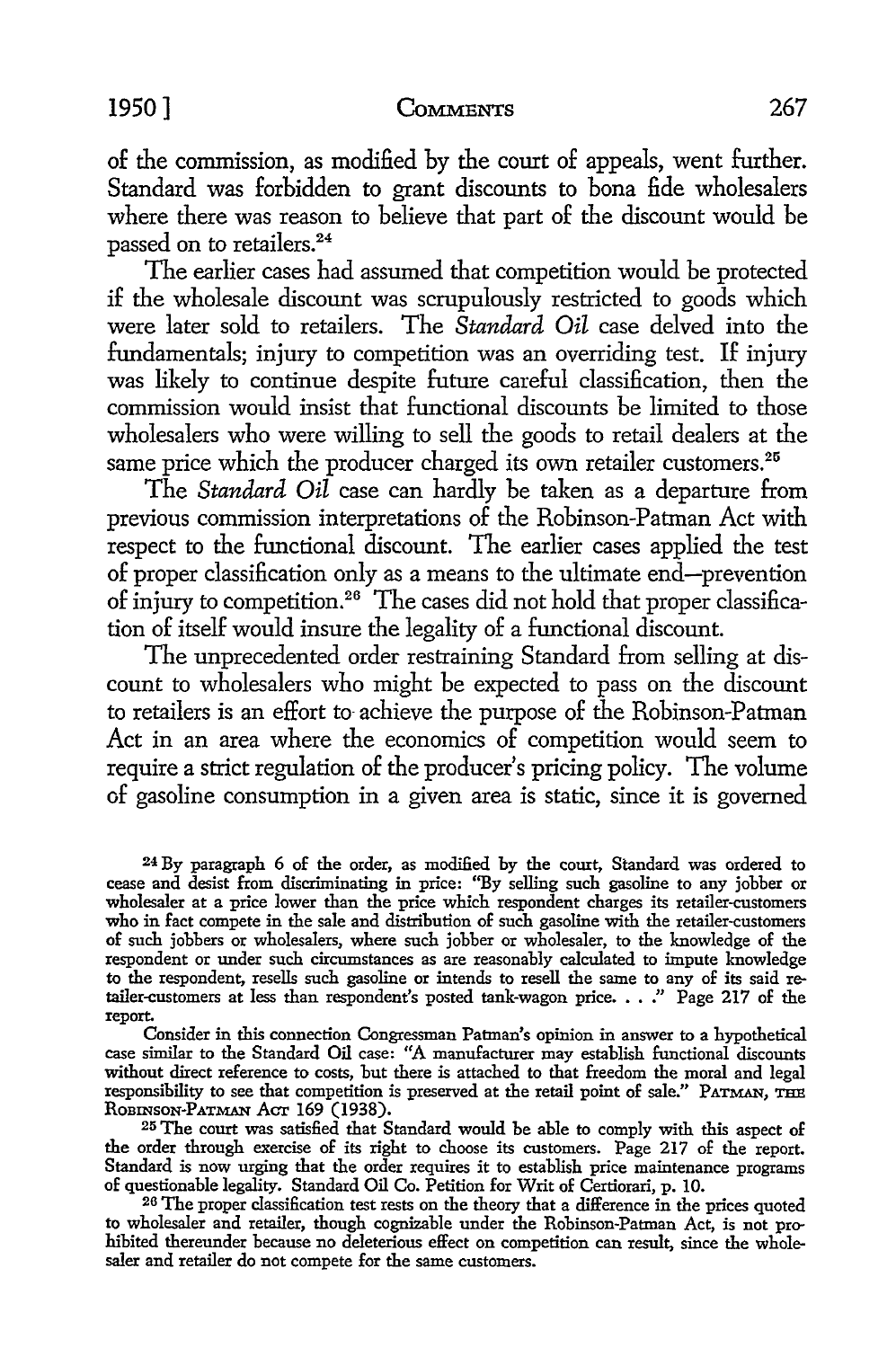by the number of automobiles in operation. $27$  A dealer who can acquire the same brand of gasoline at a price below that of his competitors is given the means of increasing his own volume. of sales. An increase of business to the favored dealer means a corresponding decrease to others. A small reduction in the retail selling price of gasoline by one dealer will attract considerable trade to his station, but it will not effect an increase in consumer use. In addition to the static nature of the demand, gasoline selling was considered to be a business where price is far more potent in attracting the consumer than any of the usual techniques of salesmanship. These somewhat unique considerations prompted the Federal Trade Commission in its refusal to apply proper classification as a sole test in the *Standard Oil* case.<sup>28</sup>

#### *Conclusion*

Ordinarily, the Robinson-Patman Act will not invalidate functional discounts which are awarded according to a careful classification of customers on the basis of their further disposition of the goods. However, this rule has application only to those cases where competitive in jury can be eliminated, or rendered negligible, through careful classification. The degree of injury to competition proscribed by the act will still exist, despite careful classification, in businesses where the consumer demand is static and a lower price to a favored retailer has the effect of giving him an insurmountable competitive advantage. In such a case, a producer who sells to both wholesalers and retailers will be required to take note of the price at which his wholesalers sell to

27 See page 21 of the Federal Trade Commission's brief in the U.S. Court of Appeals for the Seventh Circuit. For a study of factors which shape the pricing policies of large gasoline distributors in a semi-integrated company, selling to dealers as a jobber and to consumers as a retailer, see Learned, "Pricing of Gasoline: A Case Study," 26 HARv. Bus. REv. 723 (1948).

28 The Standard Oil case suggests ramilications affecting other marketing situations. For example, where a producer, dealing exclusively with wholesalers, desires to quote a lower price to one of his wholesaler customers in order to meet competition for that wholesaler's patronage, the legality of the producer's action may depend on whether the favored wholesaler can be expected to choose to enjoy a larger margin of profit, in preference to reducing the price to his retailer customers. If the favored wholesaler prefers to expand his volume of sales by passing on the benefit of his lower buying price, the stage will be set for a finding of injury to competition on both the wholesale and retail levels traceable to the sale by the producer.

The Standard Oil case is an apt illustration of the economic postulates on which the Robinson-Patman Act is based. Pure competition is deemed to be undesirable because it is self-destructive. Some degree of restraint on the freedom of competition is considered necessary to achieve a maximum public benefit. The immediate benefit accruing to the public when a jobber discount is passed on to the retailer must be balanced against the public interest in preserving the existence of competing retailers.